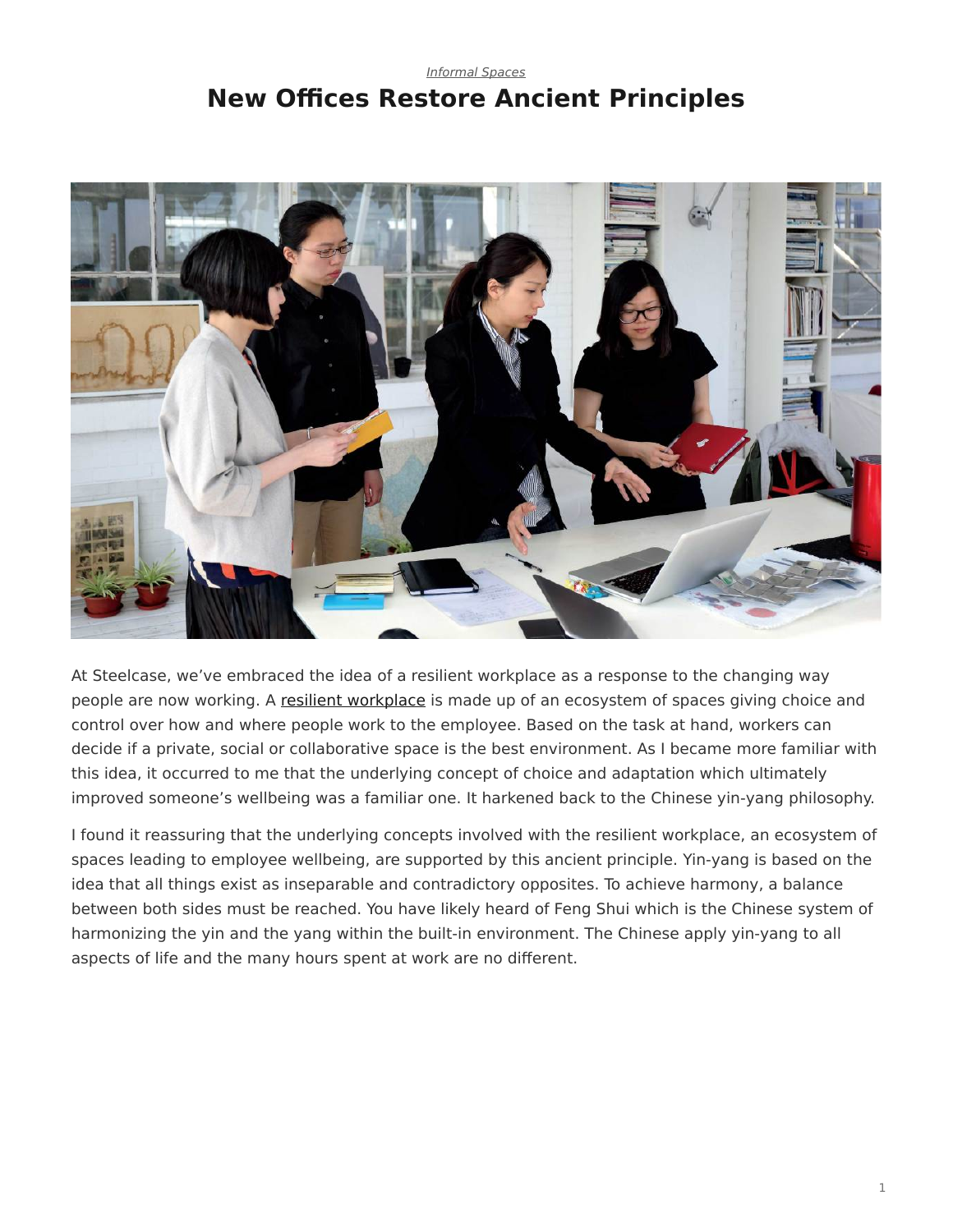When I was asked to help translate for the CEO of Nanjin Sample Technology Company, based in central China, during a tour of Steelcase's business center in Michigan, I realized yin-yang could help me explain the resilient workplace. When an office is designed for resiliency, it supports employees in a variety of workstyles. The space can become a tool to improve employee engagement by giving choice and control to employees about where and how to do their best work.

When I toured with Mr. Sha Min, CEO of Nanjin Sample Technology, I knew his company name "Sample" was a direct translation to mean "three treasures." The conversation went from there.

"What are the three treasures your company values?" I asked.

"Talents, harmony and virtue among employees and customers," he responded.

"You would be happy to see how you can offer an array of space choices that employees can move in and out of harmoniously to develop their talents and cultivate their virtues, in particular trust building," I replied.

"Why trust building?" he asked.

"Well, it is the foundation for innovation," I said.

I knew that was true. By offering your employees a variety of places to work and letting them choose where to do their best work, you are also relaying a sense of trust that they will make good decisions about the best way to get their work done. Therefore, they'll be willing to take the risks needed for innovation.

The array of spaces that make up the resilient workplace includes rooms or enclaves to support focus and rejuvenation, small team spaces, large collaborative group rooms and social areas such as cafes. By relating the variety of spaces to the yin-yang principle, Mr. Min was easily able to start identifying the space patterns during his tour and see how he could model his workplace after the one half a world away here in Michigan.

To further understand the yin-yang philosophy, I think it's important to explain its foundation in nature.

The Chinese character for Yin represents the "shady side of the hill" and Yang represents the "sunny side of the hill." The pair was used to describe the effect of sunlight and shadow falling simultaneously on the hill. For thousands of years, the ancient Chinese have observed nature as an ecosystem discovering all things have their opposite counterparts, and the continuous movement and change between the two are the way to achieve balance and harmony. This is when people achieve wellbeing. At Steelcase, we strive to support employee wellbeing in the workplace.

Yin and yang are opposites, yet complementary. One cannot exist without the other. They balance and support one another just like different kinds of spaces in the work environment. Here's a few examples: